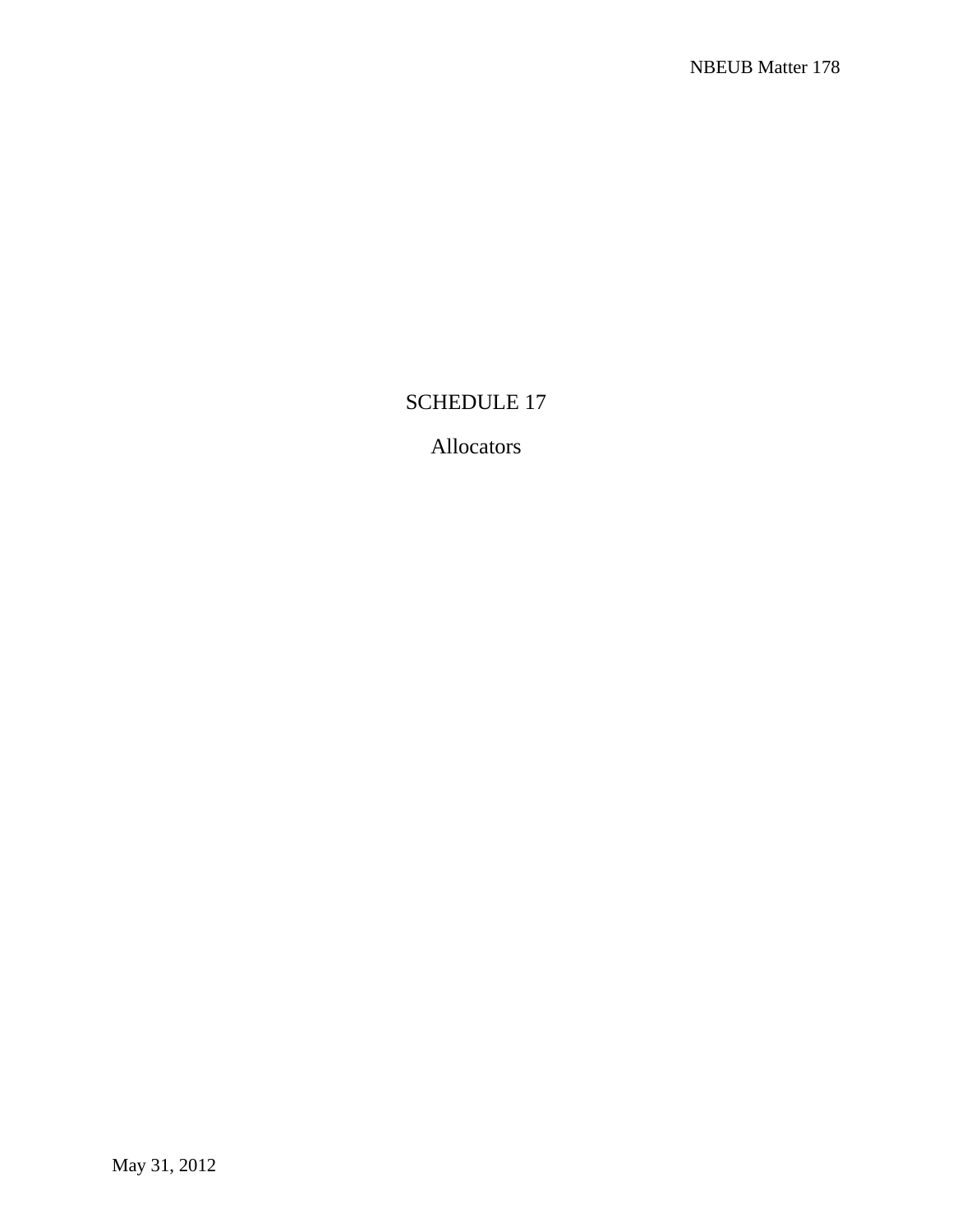*E - External Allocation Factors - based on direct knowledge from data in the utility's accounting and other records*

*I - Internal Allocation Factors - based on some combination of external allocation factors, previously directly assigned costs and other internal allocation factors.*

| <b>Allocator Name</b>        | <b>Description</b>                                                                                                                                                                                                                                                                                                |
|------------------------------|-------------------------------------------------------------------------------------------------------------------------------------------------------------------------------------------------------------------------------------------------------------------------------------------------------------------|
|                              |                                                                                                                                                                                                                                                                                                                   |
| <b>Functional Allocators</b> |                                                                                                                                                                                                                                                                                                                   |
| <b>DIST</b>                  | 100% Functionalized to Distribution and is considered to be directly related to the Distribution<br>System $(E)$                                                                                                                                                                                                  |
| DIST PT                      | based on Distribution Plant and has a Demand and a Customer component. Each component<br>of Distribution Plant is allocated to either Demand or Customer or a combination of both and<br>the overall total Distribution Plant allocation for Demand & Customer form the percentages<br>used in this allocator (I) |
| <b>LABOR</b>                 | total labour amount, allocated between Distribution and Onsite. Based on a review of total<br>O&M labour costs in each cost centre, labour was determined to be asssociated with either<br>the Distribution or Onsite functions (I)                                                                               |
| O&MXGAS                      | total operating expenses (less any gas related O&M ie. gas nomination services), allocated<br>between Distribution and Onsite based on a review of total O&M expenses to deterimine the<br>drivers of expenditures within each cost centre (I)                                                                    |
| <b>ONSITE</b>                | 100% Functionalized to Onsite, which refers to the costs associated with a customer on the<br>system (onsite includes a portion of service lines, meters and regulators installed on-site at<br>the customer's premises) $(E)$                                                                                    |
| <b>PLANT</b>                 | total amount of Distribution Plant, allocating 100% of the costs to Distribution (1)                                                                                                                                                                                                                              |
| <b>RevRegxGas</b>            | total revenue requirement (less gas related revenue requirement), allocated to Distribution and<br>Onsite based on the % of return on rate base & regulated expenses in each category (I)                                                                                                                         |

| <b>Classification Allocators</b> |                                                                                                                                                                                                                                                                                                                     |
|----------------------------------|---------------------------------------------------------------------------------------------------------------------------------------------------------------------------------------------------------------------------------------------------------------------------------------------------------------------|
| <b>CUST</b>                      | based on costs that vary with specific customer requirements, the number of customers, or<br>both (such as meters and service lines) - (100% classified to Customer) $(E)$                                                                                                                                          |
| DEMAND                           | based on costs associated with design day demand (100% classified to Demand) $(E)$                                                                                                                                                                                                                                  |
| <b>DISTLABOR</b>                 | labour costs that are attributable to the distribution system, contains a Demand and Customer<br>component (1)                                                                                                                                                                                                      |
| <b>DISTOnlyPT</b>                | based on the portion of Distribution Plant that is considered to be Demand driven (to meet<br>design day demand). Includes mains, measurement & regulation assets (1)                                                                                                                                               |
| <b>DISTPT</b>                    | based on Distribution Plant and has a Demand and a Customer component. Each component<br>of Distribution Plant is allocated to either Demand or Customer or a combination of both and<br>the overall total Distribution Plant allocation for Demand & Customer form the percentages<br>used in this allocator $(1)$ |
| MAINS                            | assumes 44% classification to Customer (to meet the minimum system requirements) and<br>56% classification to Demand (to meet peak demand needs) $(E)$                                                                                                                                                              |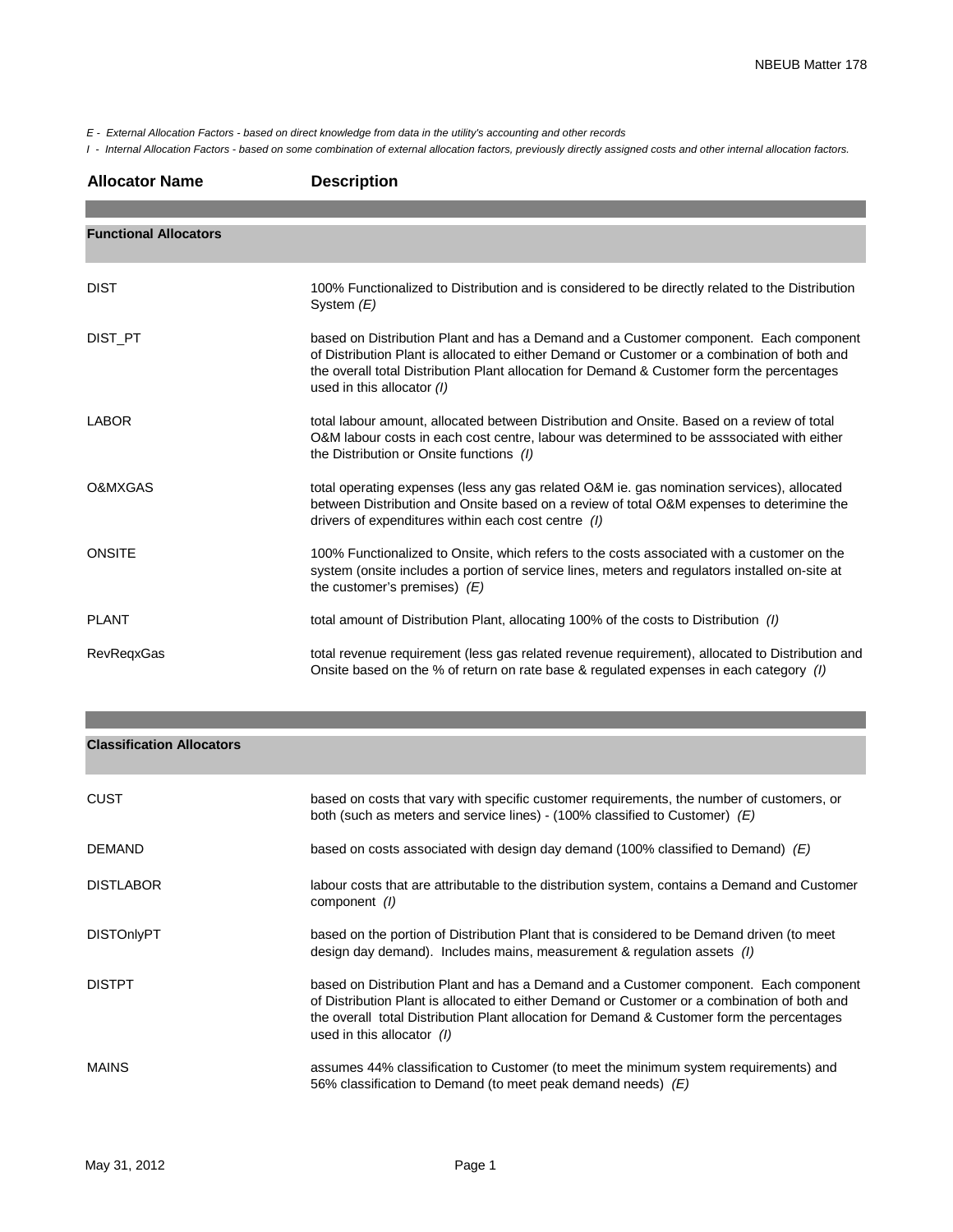*E - External Allocation Factors - based on direct knowledge from data in the utility's accounting and other records*

*I - Internal Allocation Factors - based on some combination of external allocation factors, previously directly assigned costs and other internal allocation factors.*

| <b>Allocator Name</b>   | <b>Description</b>                                                                                                                 |
|-------------------------|------------------------------------------------------------------------------------------------------------------------------------|
|                         |                                                                                                                                    |
| <b>MAIN&amp;SERVICE</b> | based on the mains and services portion of Distribution Plant and contains a Demand and<br>Customer component (1)                  |
| RevReg Dist             | based on the portion of the revenue requirement that is driven by Distribution and contains a<br>Demand and Customer component (I) |

| <b>Demand Allocators</b>   |                                                                                                                                                                                                                                                                                                                                       |
|----------------------------|---------------------------------------------------------------------------------------------------------------------------------------------------------------------------------------------------------------------------------------------------------------------------------------------------------------------------------------|
| Delivery_Rev               | percentages are established based on the breakdown of forecasted distribution revenue by<br>rate class $(E)$                                                                                                                                                                                                                          |
| DISTLABOR-D                | labour costs that are considered to be attributed to the distribution system - includes only the<br>Demand component based on a review of O&M labour costs (I)                                                                                                                                                                        |
| DISTO&MXGAS-D              | total O&M expenses that are considered to be driven by Distribution are allocated based on<br>each expense group's allocators - includes only the Demand component (I)                                                                                                                                                                |
| DISTPT-D                   | based on the portion of Distribution Plant that is attributed to Demand $(1)$                                                                                                                                                                                                                                                         |
| <b>MainsDemand</b>         | based on the Calculated peak design day - No amount allocated to Small General $(E)$                                                                                                                                                                                                                                                  |
| Peak                       | calculated peak design day (the 24-hour period where there is the maximum amount of system<br>demand). Based on forecasted consumption with adjustments for forecasted weather (degree<br>days) $(E)$                                                                                                                                 |
| <b>RATEBASE</b>            | based on total rate base, where each component of rate base is allocated to Distribution or<br>Onsite based on the components' individual analysis. Overall a percentage is allocated to<br>each based on the sum of the components of rate base (I)                                                                                  |
|                            |                                                                                                                                                                                                                                                                                                                                       |
| <b>Customer Allocators</b> |                                                                                                                                                                                                                                                                                                                                       |
| <b>Billing</b>             | Black & Veatch assumption based on prior client studies/experience. Allocator calculated<br>using 2013 average number of customers with a weighting to account for differences in<br>assumed billing costs between classes. Allocations based on interviews with billing,<br>professional judgment and advice from Black & Veatch (E) |
| Bills_All                  | Black & Veatch assumption based on prior client studies/experience. Calculated by<br>multiplying the average number of customers in the class by 12 (assumed number of bills per<br>customer per year) $(E)$                                                                                                                          |
| Delivery_Rev               | percentages are established based on the breakdown of forecasted distribution revenue by<br>rate class $(E)$                                                                                                                                                                                                                          |
| DISTLABOR-C                | labour costs that are considered to be attributed to the distribution system - includes only the<br>Customer component based on a review of O&M labour costs (I)                                                                                                                                                                      |